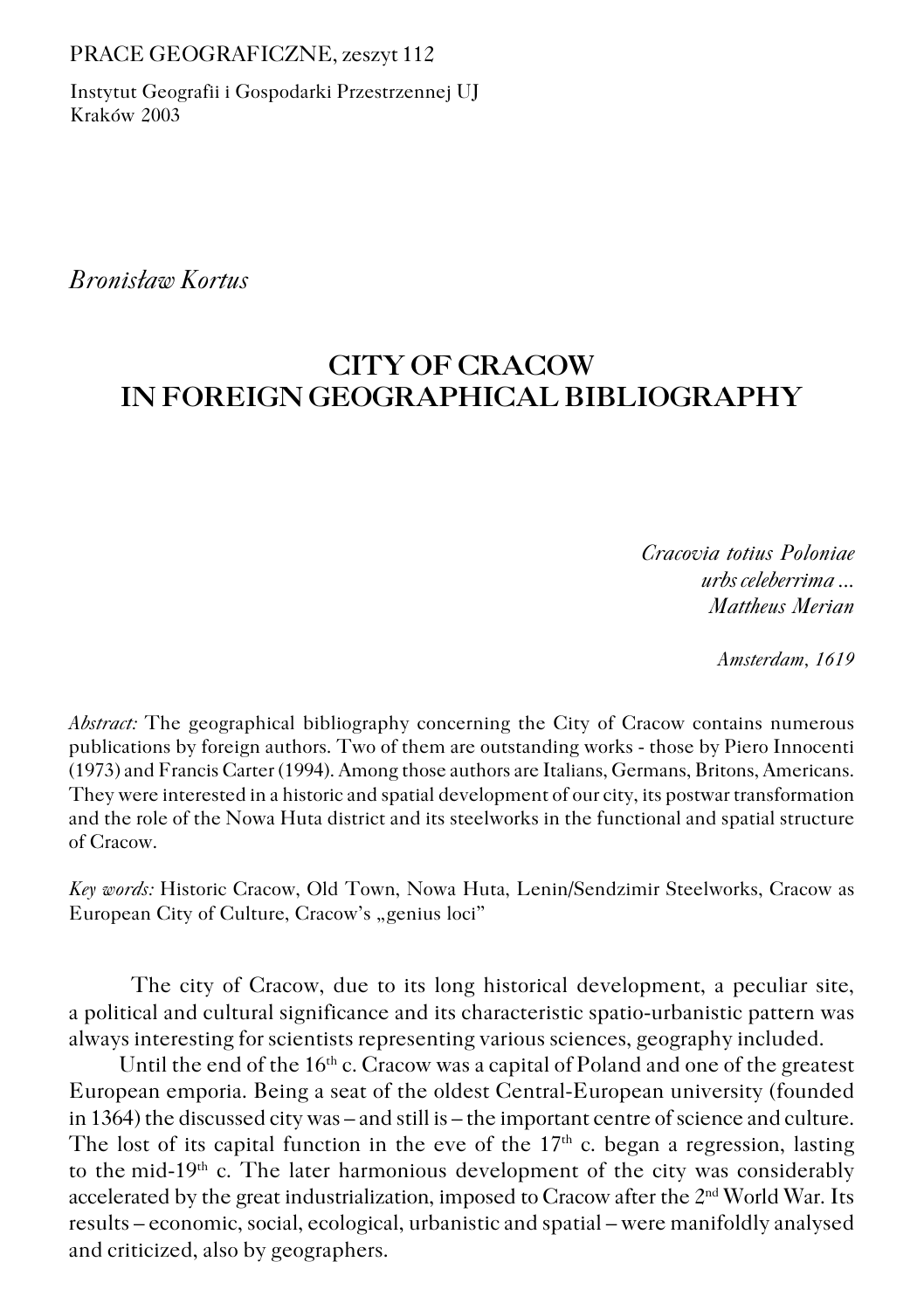The geographical output concerning Cracow is plentiful. Prof.Karol Bromek's share in it is considerable. His works concerned both the demographical growth of Cracow and an evolution of the land use and the spatial city structure. Being usually synthetical, those works deepened the present knowledge on Cracow.

In this review – dedicated to the memory of Prof. Karol Bromek – the author wants to stress the great interest in Cracow shown by the foreign geographers, which result are numerous works, published abroad.

The most important and the most extensive work (667 pages) on Cracow by the foreign author is, no doubt, *La cittá di Cracovia*, by Piero Innocenti, the professor of geography in the Florence University, published in this city in 1973. This is anexcellent synthesis of Cracow's genesis, development and the spatio−functional structure. The author knew Cracow personally in the turn of the 60s and 70s, used and analysed also the abundant bibliography on this city, both Polish and foreign one. He confronted the past with the present, stressing the actual city development against the wide background of historical, political and socio−economic changes of Poland. Prof. Innocenti pointed out also problems and difficulties connected with the recent city functioning, i.e. a lack of flats, an inefficient public transport, the lack of a sewage treatment plant, etc. His book is illustrated with numerous maps, diagrams – and black−and white photographs, avaiable in this time. Prof. Innocenti has declared once that one of stimula which made him to deal with Cracow was the reading of the collective work by thegeographers from the Institute of Geography, Jagiellonian University, entitled: *Geographical Studies on Development and Economy of the City of Cracow (Studia geograficzne rozwoju i gospodarki miasta Krakowa*, 1969). One of those geographers was Karol Bromek, who wrote an excellent chapter on the temporal−spatial development of Cracow. Moreover, this Italian geographer found and felt many similarities in the history and the "genius loci" of Florence and Cracow.

In the penetrative review of Prof. Innocenti's book, made by M.Kiełczewska−Zaleska and A.Wrzosek, (1975) we read: ,,... *probably there is no in the bibliography the second monography of the city written so universally by the foreigner* ...". For his work Prof. Innocenti was honoured in 1976 with the *City of Cracow Award*. The discussed book was put on the list of *Thousand Books on Cracow* in the *Encyklopedia Krakowa* (PWN, 2000).

With this monography is connected another Italian work, made by Prof. Gino De Vecchis of the *La Sapienza* University of Rome. His study, entitled *Cracovia – conflittuali spaziali in atto e perspettive di riordino territoriale* (Roma 1987) deals with the problems of Cracow's postwar development. In the 80s negative effects of this non−balanced socio−economic and spatial development appeared, causing social, spatial and ecological conflicts. Prof. De Vecchis observed them during his stay in Cracow (according to the co−operation agreement between the Jagiellonian University and *La Sapienza*). Using the actual data and Polish publications, he showed the situation of Cracow rather negatively.

His considerations on Cracow were continued in the paper: *L'atlante della cittá di Cracovia −un organico sistema di informazione territoriali* (1988)*,* being the vast rewiev of *Atlas Miasta Krakowa* (1988). Prof. De Vecchis highly appreciated this *Atlas...* treating it as an useful aid in the rational spatial planning of the city.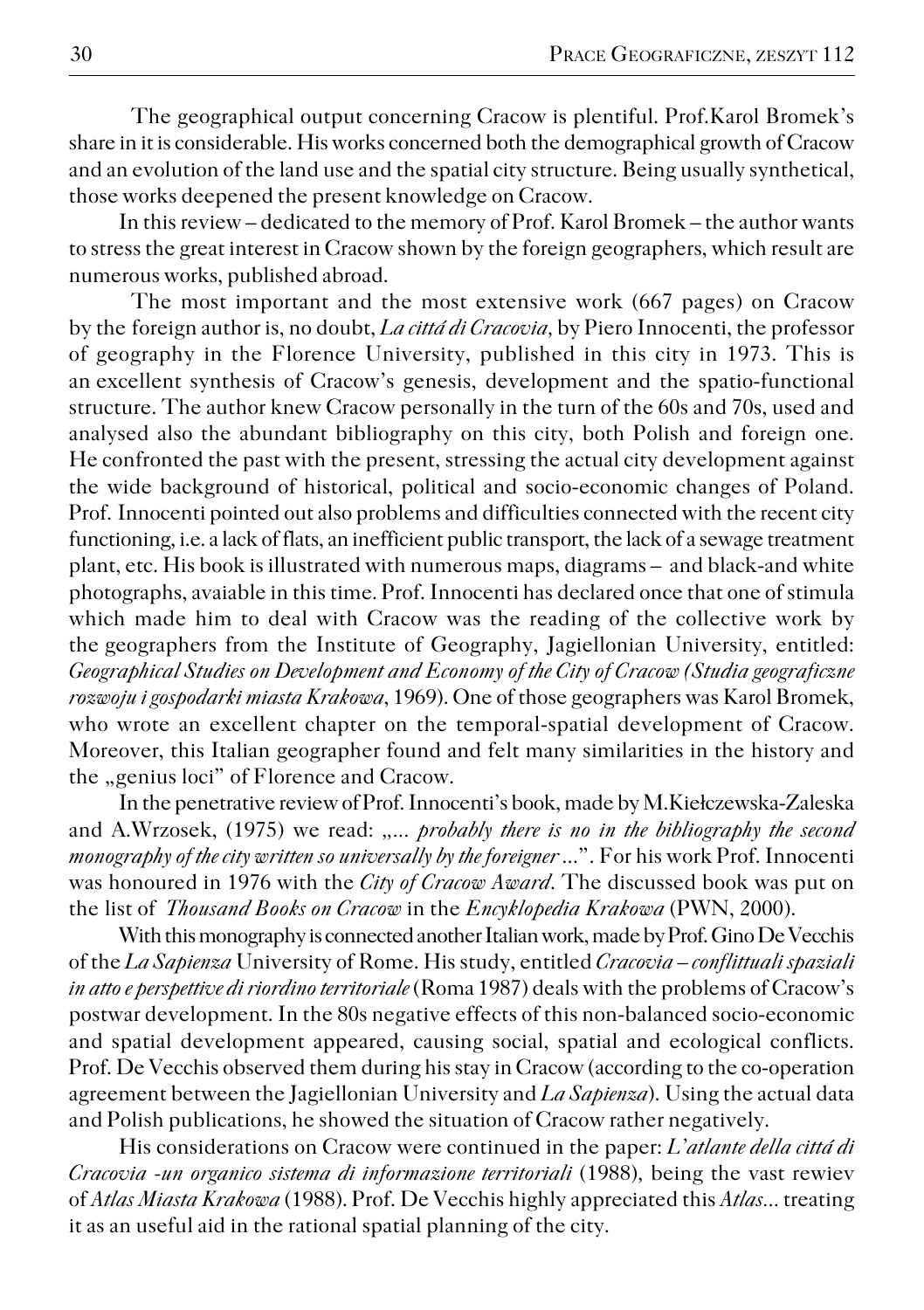Another great work on Cracow is the book by Francis Carter, the English geographer, a lecturer at the London University, entitled *Trade and urban development in Poland. An economic geography of Cracow, from ist origins to 1795* (1994).

This is the geographico−historical monography, dealing with commercial links of Cracow since its location (1257) to the  $3<sup>rd</sup>$  partition of Poland (1795), consisted of 509 pages and published by the celebrate Cambridge University Press. The author (who dead in 2001) knew very well history and geography of the Central−Eastern Europe, Poland included. He visited Poland many times and had close contacts with Polish geographers and historians, especially with Cracow ones. His book is based on many year archiwal research, led in Cracow and Warsaw, and on other European sources, concerning good flows to/from and by Cracow. The role of Cracow as the important European commercial centre is presented against the wide background of Polish and European trade. F.Carter's book is illustrated with numerous maps, showing the important good flows from/to Cracow. In the top its development, i.e. in the  $16<sup>th</sup>$  c., a scope of Cracow's commercial links reached westward Southern England, eastward – Moscow, south−eastward – the Black Sea, and southward – Northern Italy. This scope was defined by an archival good list transported to Cracow and exported from it. According to F.Carter, Cracow was in that time one of the greatest European emporia. The discussed book was the base to give to the author a degree of Ph. D. in geography at the Jagiellonian University in 1990 (he had obtained earlier also the Ph.D. degree at the Prague University)<sup>1</sup>.

It is worth to remember the earlier paper by famous German geographer, born in Austria – Norbert Krebs, the professor of the Berlin University – published in 1940, in Berlin, on Cracow and Warsaw as the cities reflecting the history of Poland (*Krakau und Warschau als Spiegelbilder polnischer Geschichte,* Krebs 1940). In the footnote there is the information that this was a text of lecture given by Prof. Krebs at the Berlin Geographical Colloquy, on 10<sup>th</sup> October, 1939. The term, the place and the theme of this lecture on two capitals of Poland, the country just conquered by Nazi Germany are rather unusual.

The author deals with history and basic functions of both the cities, stressing the geographical and historical reasons influencing their growth. Among a considerable exposition of the Germans' role in Cracow's development (typical for German publications) the presentation of our city is real and in accordance with Polish understanding of Cracow's role in the history of Poland. The same concerns the description of Warsaw. N.Krebs' analysis reaches the end of the interwar period. He stresses the animated growth of both the cities  $-$  the urbanistic and economic one  $-$  after the regaining of independence by Poland after the 1st World War. There are 2 maps for each of the discussed cities, showing their site and the spatio−urbanistic growth. Both Polish and German publications and sources are cited. In the conclusion of his

<sup>&</sup>lt;sup>1</sup> There are also earlier F.Carter's publications on Cracow, published in the U.K., i.e. "*Cracow's early development",* The Slavonic and East European Review, 61, 2, 1982, p.177−225, cited in his book.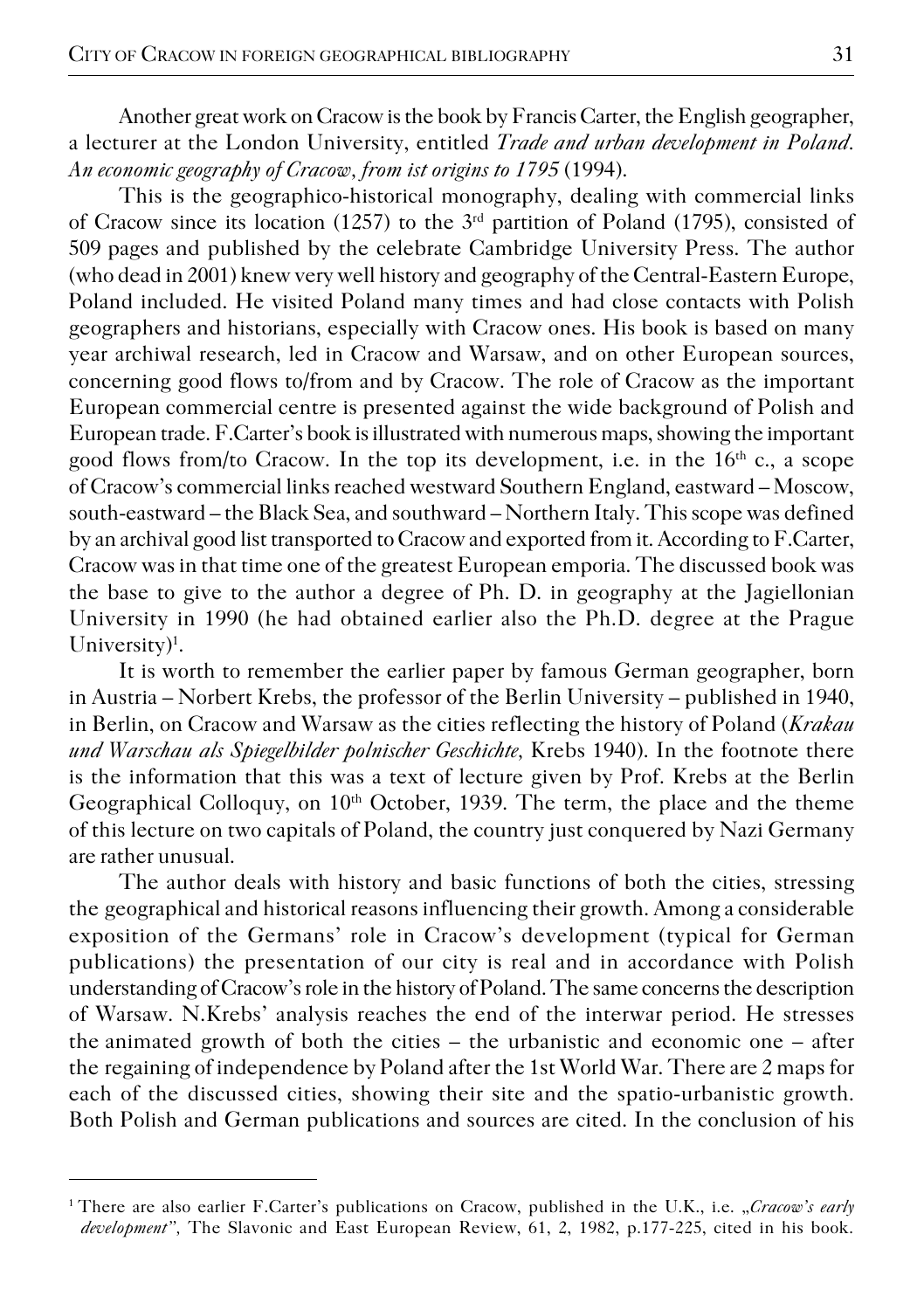paper Prof. Krebs writes on Cracow *"... that although this city was not Poland's capital no more, it remains a symbol of Polish traditions. From Cracow set out Kościuszko in 1794 and Piłsudski in 1914. During the partition period to Cracow came numerous Poles, longing for* the national independence, and at present this city is a museum of the history of Poland. *The estimable buildings and monuments pass to inhabitants a proud of past generations*" (Krebs 1940, p. 42). All those said in public, in the Third Reich capital, and wrote on Cracow a German geographer in October, 1939, when Warsaw ruins were still smoking and on the Wawel Castle tower was hanging the red flag with the hackenkreutz.

The City of Cracow is also a favourable and instructive didactic object for thegeography teaching. In such the way it was shown in the interesting publication *Krakau und Nowa Huta. Alte und neue Städte in Polen* by a team of German geographers from the Osnabrück University (Breit G. et al., 1980). Due to an initiative of theAssociation of University Didacticians on Geography of the GFR, the series of the world city monographies was published (besides that on Cracow – those on Tokyo, Moscow, Berlin, Babilon, Damascus and Rio de Janeiro), as the education aid in the complex teaching of geography, history and contemporary social and political problems. According to this wide attempt, the work on Cracow contains the vast description of the historical development of the city against that of Poland, with the special stress on actual events and Polish−German relations. As it was written in the title, the authors show differences between the "old" Cracow and Nowa Huta district. They used German and English publications on Cracow and Poland.

Moreover, some of them spent several days in Cracow (in 1976), to know the city and to consult their observations with Cracow geographers. They appreciated highly advances in an expensive revalorisation of Cracow's monuments due to efforts of thewhole nation. The second part of their work contains didactic advices and proposals of the group themes of lessons, i.e. Location of Cracow and Nowa Huta, Living standards in Cracow and Nowa Huta, Cracow's monument revalorization, Role of Cracow in the history of Poland, German cultural heritage in Poland, Nazi occupation in Poland, Territorial changes and population expulsions in Poland caused by the 2nd World War. The text is illustrated with photos and maps. The separate, second issue of this publication is prepared for pupils, being the set of exercises concerning the above lised themes. The discussed work is written in the friendly mood, of reciprocal understanding and respect.

The didactic aims were also those of other foreign publications on Cracow. The author wants to mention one of the latest, that by Werner Wallert, the geography teacher from the Göttingen gymnaium, entitled *Stadtgeographische Exkursion Krakau* (2000). W.Wallert describes a program and a course of several day trip to Cracow of advanced pupils of his school in February, 2000. Beside the sightsseing of the city and the short seminar in the Institute of Geography, Jagiellonian University, the pupils made the mapping of Cracow's historic core (within the Planty garden ring), putting on the plan all catering units (as of February, 2000), by types. They were inspired by themap of the *Atlas Miasta Krakowa* (1988) showing the same phenomenon in 1983. Both the maps, that from the Atlas (1983) and this made by German pupils (2000) were published in the discussed paper. The result is that the number and the density of thecatering units were in 2000 thrice greater than in 1983.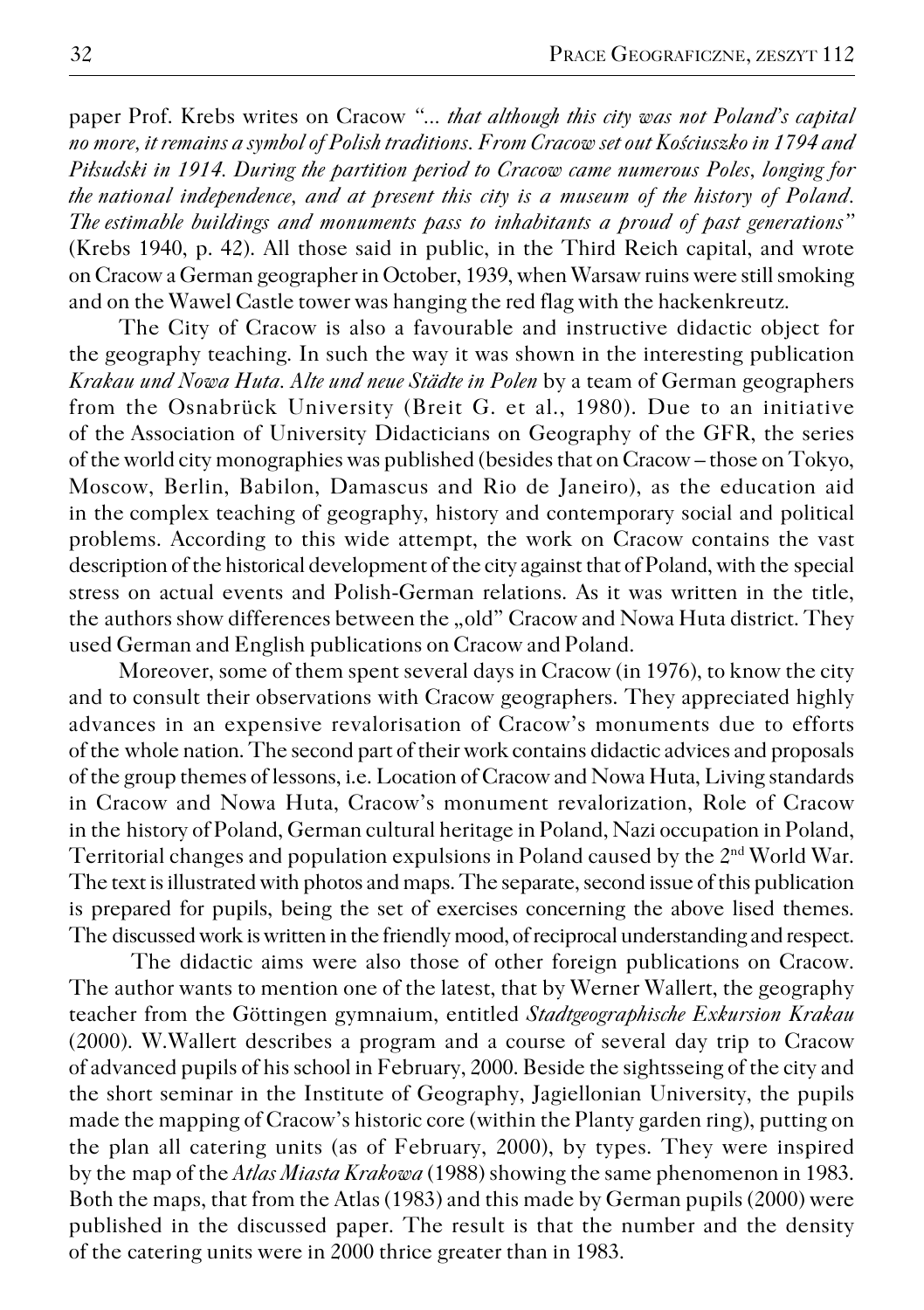Also numerous foreign geography students chose Cracow – or its districts  $-$  as the themes of their diploma works. The genesis of such a decision was usually the short stay in Cracow of the student during the excursion being the element of his study program. Those who were fascinated by our city, asked next their professors whether they could write the diploma work on Cracow, with the help und support of Cracow geographers. Many such students/graduates from Germany, France, the United Kingdom, Belgium and other countries worked in the Institute of Geography, Jagiellonian University. One of them was Dietmar Falk, the geography student from the Köln University, whose very good diploma work concerning the Cracow's historic core transition *Die Altstadt von Krakau im Wandel – Der Einfluss der Marktwirtschaft auf räumliche Entwicklungen* was published (Falk 1994).

This author visited Cracow several times in the eve of the 90s and using the earlier works of Cracow geographers on the historic core of this city, made comparison of their results with the situation, being to be shaped in this famous Cracow's district due to the political and economic transition, initiated in 1989. D.Falk noticed those changes and analysed them against those occuring in the whole city and in the country. This is the trustful and well−documented work, in which the author put considerable effort, enthousiasm and feeling.

Several years earlier another student, Andrew Ryder from the United States, studying in the UK, analysed the Lenin Steel works as an example of the "growth poles" in Poland (*Growth Poles Policy in Poland and the Lenin Steelworks,* 1990).

The second part of works on Cracow published in foreign languages is consisted of those made together by foreigners and Poles. Such the co−operation was usually the effect of the reciprocial contacts and the longer stays of foreign partners in Cracow. The same is the genesis of papers written by the author with Zoltan Anatol from the Insitute of Geography, the Budapest University (Antal, Kortus 1978-79) or with Belgian geographer, Walter Vlassenbroeck from the Gent University (Kortus, Vlassenbroeck, 1979). Moreover, reprints of papers on Cracow by Polish and foreign authors were published in a manual of the London Open University (1981). In the comparative course entitled *City, Economy and Society. A comparative reader*, three cities were shown, those of Birmingham, Vancouver and Cracow. Our city was to be the example of a historic city functioning in the planned economy conditions. In this manual, to present the development of Cracow and Nowa Huta (The Growth of Cracow and Nowa Huta) the papers by N.J.G. Pounds (1969), K.Dziewoński (1943) and B.Kortus and W.Vlassenbroeck (1979) were used. The next B.Kortus' paper concerns *Structure and Development Trends of the Cracow Agglomeration* (1975). Z.Górka (1976) wrote *The Centre of Cracow*. The functioning of the regional plan on the example of Cracow and the Cracow voivodeship was illustrated with the paper by D.Jachniak−Ganguly *A Regional Plan in Practice: The Example of Cracow* (1978).

There is also the third group of publications on Cracow – those by Poles published abroad. They prove also the foreign opinion's interest in this city, because such the works were usually ordered by journal editors or by foreign publishing boards.

In 1943, in English *Town Planning Review* was published the paper by Kazimierz Dziewoński, Cracow architect (later the oustanding geographer), staying then in the UK,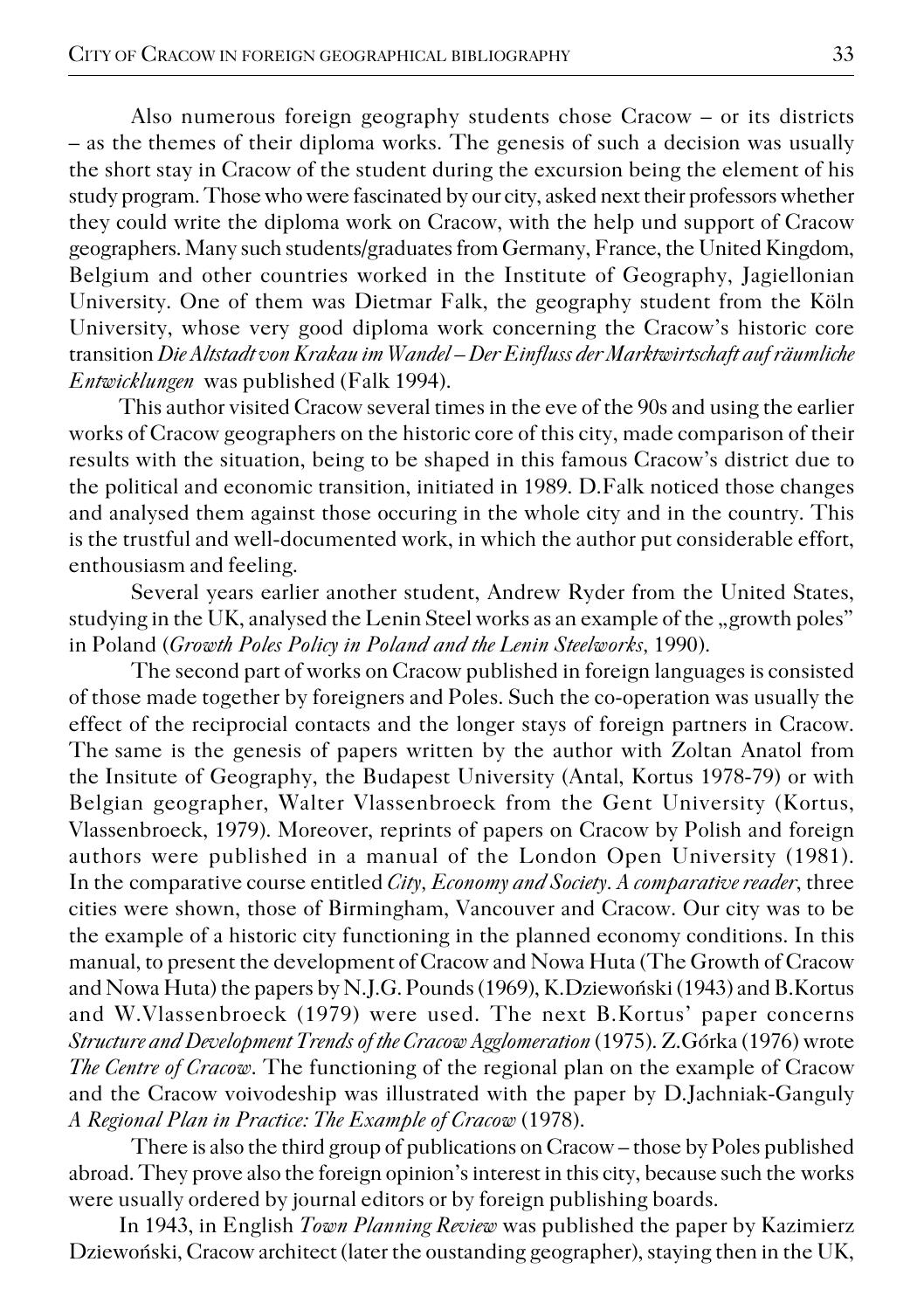entitled *The plan of Cracow, its origin, design and evolution.* In this work the spatio−urbanistic evolution of Cracow, since its eve to the 2nd World War outburst was presented, together with the author's original plan of Cracow's development, elaborated in 1938.

In 1965, was ordered by the *Geographische Rundschau* (Braunschweig) editorial board, and published in this journal the paper by Antoni Wrzosek and Bronisław Kortus on thedevelopment and actual spatio−economic structure of Cracow, entitled *Krakau* (in the same issue there is the paper on Warsaw, by Leszek Kosiński). The paper on Cracow was written in the period of the cold war and the "political separation" of Poland and the FGR. In the author discussions with German editors prejudices and stereotypes, present in Polish−German relations and revealed in the analyse of Cracow's history and geography, had to be broken. In the eve of the 70s the actual Cracow development was interesting for the editing board of one of the GDR geographical journals, that of *Geographische Berichte*, thus the paper by B. Kortus on the development and the structure of the urban−industrial agglomeration of Cracow was published (1973).

In 1998, again ordered by the *Geographische Rundschau*, was published in this journal the paper by B. Kortus and A. Zborowski on Cracow in the transition period *(Krakau in den 90er Jahren,* 1998). The authors stressed the most socio−economic and spatial effects of transition in Cracow. Their work was put in the issue, which is all devoted to the contemporary changes in Poland.

In the foreign bibliography on Cracow numerous are publication on Nowa Huta and its Lenin Steelworks (since 1990 Sendzimir Steelworks). This plant, the greatest European steelworks (the Sowiet ones excluded) for the foreign authors was a symbol of the "socialist industrialization" and the new housing complex of Nowa Huta was that of "socialist urbanisation". One of the first information in West on the new steelworks in Cracow was the short paper by the famous American geographer, Norman Pounds entitled *Nowa Huta: a new Polish iron and steel plant* (1958). Earlier wrote about it Polish geographer, Antoni Kukliński (*La localisation d'un grand combinat – les forges Lenine*, 1955−1956).

Then the less favourable sides and effects of this great industrial plant and the disfunctions of the new Cracow's district, visible especially in the 80s, were considered by the geographers. From this period originate the mentioned above papers by B.Kortus – W.Vlassenbroeck (1979) or A.Ryder (1990). Moreover, in all other cited works on Cracow the authors usually much space devoted to the Nowa Huta and its steelworks, dealing with old and new elements in Cracow's development and structure.

The foreign publications made in the 90s analysed on Nowa Huta example the transition process in Poland, that of the industry restructuration included, on the Sendzimir Steelworks transformation example.

The typical of works of this type is that by Alison Stenning, the geographer from the Birmingham University, entitled *Placing (post)−socialism. The making and remaking Nowa Huta, Poland* (2000). The author shows from actual perspective political, social and ideological factors of the founding and the development of Nowa Huta and its steelworks. She ends her analysis in 2000, considering basic changes and elements of the Nowa Huta district transformation, with the special interest in the steelworks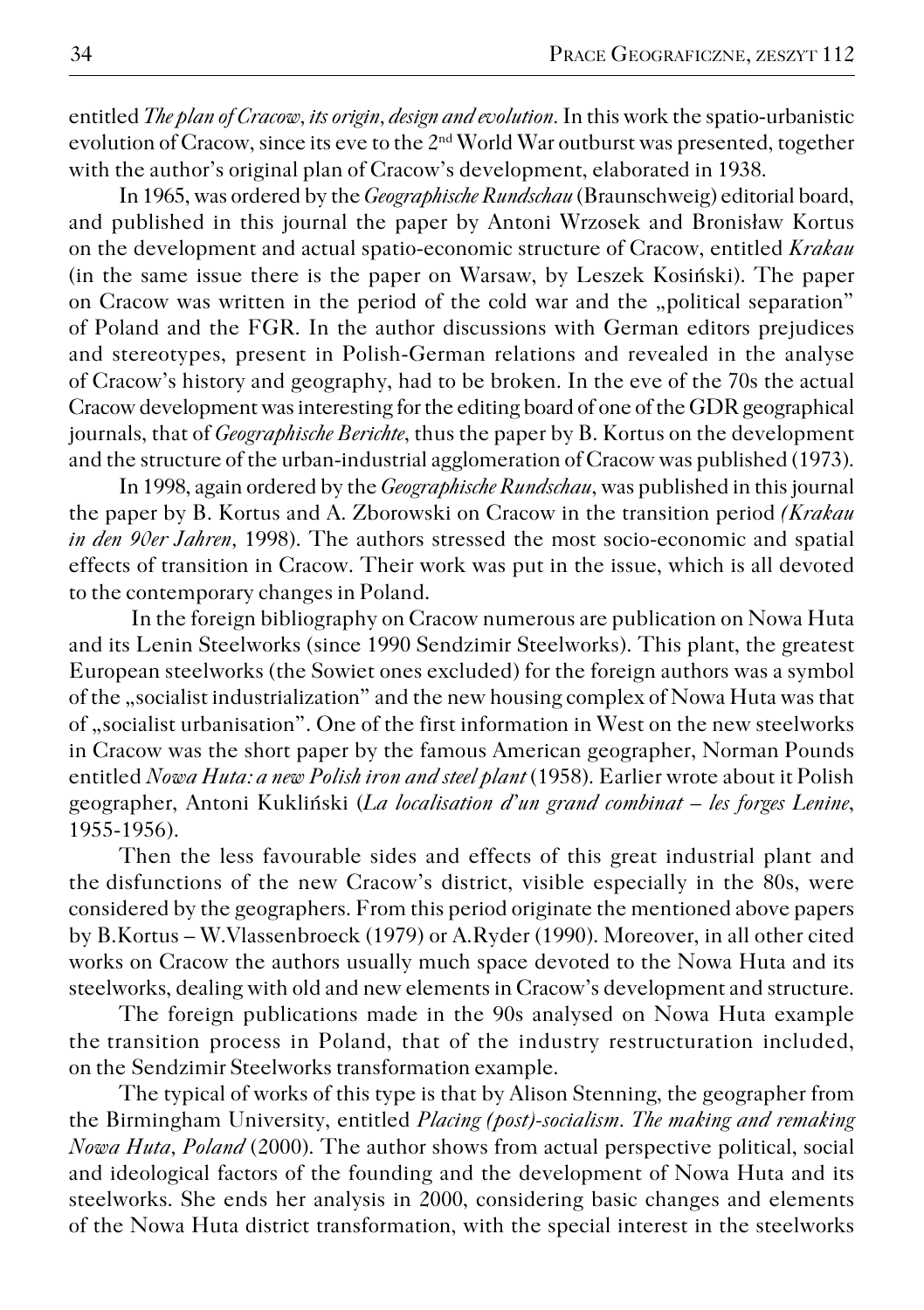restructuration, against the changes observed in Cracow and in Poland, too. Beside the publications, she used also results of interview made by her among the inhabitants as well as Cracow geographers. A.Stenning stresses the social and behavioral aspects concerning the population of Cracow and Nowa Huta, reminds its negative attitude in the period of the district realisation and analyses the actual, generally positive ones towards the transition process.

Ending this review, the author expresses a view that the City of Cracow also in future will be interesting for foreign authors and editing boards, although stresses in the descriptions and analyses can change. Nowadays Cracow image is more and more often that of the European cultural centre and that of international meetings. In 2000 Cracow was honoured by the title of *European City of Culture*. Growing is also the role of the modern industry and the applied research centers which closer and closer linked functionally (and even spatially) with Cracow university schools. More and more positive is also the attitude toward the foreign investment location in Cracow and in its environs. Let this Cracow's "genius loci" will be favourable for the further development of our city.

# **Foreign bibliography on Cracow**

- Antal Z., Kortus B., 1978−1979, *Cracow its economic structure and development trends, Annales Universitas Scientiarum Budapestinensis de Rolando Eötvös nominate*,Sectio Geogr., v. XIII− XIV, 71−81.
- Breit G., Mai U., Poeschel H.C., Römhild G., Stonjek D., 1980, *Krakau und Nowa Huta. Alte und neue Städte in Polen,* Paderborn, I Lehrerband p.80, II Arbeitsheft p. 32, Rev., [in:] B.Kortus, *Geographie und ihre Didaktik*, H.3, 1981, Georgsmarienhütte.
- Carter F.W., 1994, *Trade and urban development in Poland. An economic geography of Cracow, from its origins to 1795,* Cambridge Studies in Historical Geography 20, Cambridge, Cambridge University Press, 509.
- De Vecchis G., 1987, *Cracovia conflittualita spaziali in atto e prospettive di riordino territoriale,* Pubblicazioni dell' Istituto di Geografia, Universita di Roma *La Sapienza*, Serie A, 27, Roma, 119.
- De Vecchis G., 1988, *L' atlante della cittâ di Cracovia: un organico sistema di informazioni territoriali,* Geografia, 3., Roma, 99−104.
- Dziewoński K., 1943, *The Plan of Cracow, its Origin, Design and Evolution,* The Town Planning Review, IX, 1, Liverpool, 29−37.
- Falk, D., 1994, *Die Altstadt von Krakau im Wandel Der Einfluß der Marktwirtschaft auf räumliche Entwicklungen,* Die Erde, 125 (1994), 261−279.
- Innocenti P., 1973, *La cittá di Cracovia –Origini, aspetti e funzioni dell' organismo urbano, Suo ruolo* ,*nella struttura geografico−economica della Repubblica Popolare Polacca*, Firenze, 667. Rec.: M.Kiełczewska−Zaleska, A.Wrzosek, [w:] Przegl. Geogr., 47, 1975, 1.
- Kortus B., 1973, *Entwicklung und Struktur der städtisch−industriellen Agglomeration von Kraków ,* Geographische Berichte, 67, 2, 93−101.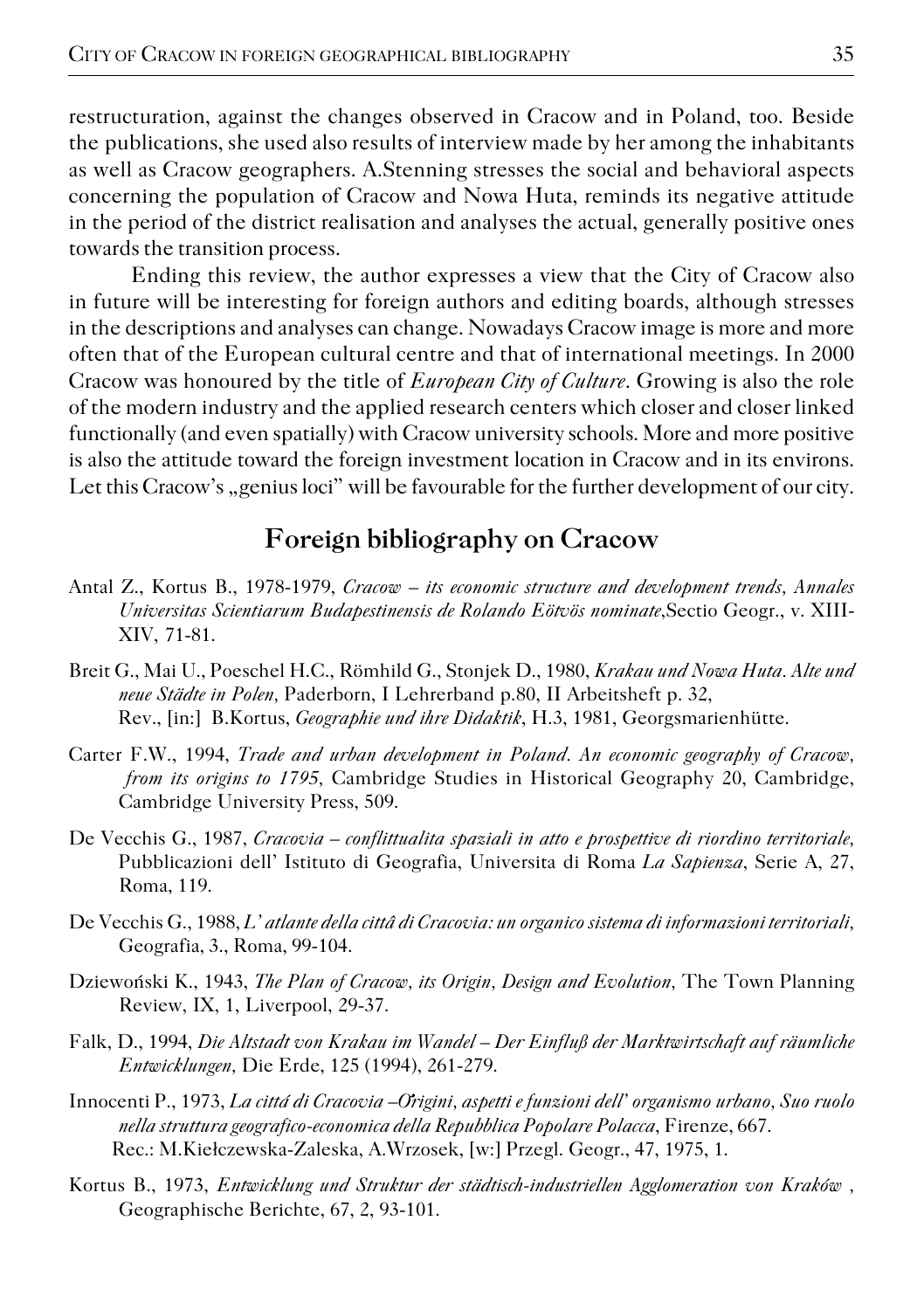- Kortus B., Vlassenbroeck W., 1979, *A new industrial town and the steel plant in Cracow−Nowa Huta (Poland),* De Aardrijkskunde, 4, 347−358.
- Kortus B., Zborowski A., 1998, *Krakau in den 90er Jahren,* Geographische Rundschau, 50, 1, 30−34.
- Krebs N., 1940, *Krakau und Warschau als Spiegelbilder polnischer Geschichte,* Zeitschrift der Gesellschaft für Erdkunde zu Berlin, 1/2, 29−42.
- Kukliński A., 1955−56, *La localisation d'un grand combinat : les forges Lenine*, Homme et Commerce, Paris, IV 1955−56, 31, 52−60.
- Pounds N.G.J., 1958, *Nowa Huta: a new Polish iron and steel plant,* Geography, Sheffield*,* XLIII, 54−56.
- Ryder A., 1990, *Growth Poles Policy in Poland and the Lenin Steelworks,* Geoforum, 21 (2), 229−240.
- Stenning A., 2000, *Placing (post−)socialism The making and remaking of Nowa Huta,Poland,* European Urban and Regional Studies, 7 (12), London, 99−118.
- Wallert W., 2000, *Stadtgeographische Exkursion Krakau,* Geographie heute, 21 178, 39−41.
- Wrzosek A., Kortus B., 1965, *Krakau,* Geographische Rundschau, 17, 7, 270−277.

### **Remaining cited bibliography**

- *Atlas Miasta Krakowa*, 1988, Uniwersytet Jagielloński, Instytut Geografii, Urząd Miasta Krakowa, Warszawa–Wrocław.
- *City, Economy and Society: A Comparative Reader,* A.Cochrane, C.Hamnett, L.Mc Dowell (eds.), London 1981, Harper & Row with The Open University Press, 236.
- *Studia geograficzne rozwoju i gospodarki miasta Krakowa*, A.Wrzosek (red.), Folia Geogr., ser. Geogr.−Oecon., I 1968, Kraków 1969, 167.

## **Miasto Kraków w zagranicznej literaturze geograficznej**

#### **Streszczenie**

W niniejszym szkicu – poświęconym pamięci Profesora Karola Bromka – pragnę wskazać na duże zainteresowanie Krakowem ze strony geografów zagranicznych.

Niewątpliwie najważniejszym, a zarazem najobszerniejszym dziełem autora zagranicznego o Krakowie jest *La cittá di Cracovia,* profesora geografii Uniwersytetu we Florencji Piero Innocenti (1973). Jest to doskonała synteza genezy i rozwoju oraz współczesnej struktury funkcjonalnej i przestrzennej miasta Krakowa.

Do monografii Krakowa Piero Innocentiego nawiązuje w pewnym sensie po 14latach w swym opracowaniu inny włoski geograf, profesor Uniwersytetu Rzymskiego Gino De Vecchis (Roma 1987). Autor koncentruje się w tej pracy na problemach i konfliktach w rozwoju Krakowa po 2.wojnie światowej.

Kolejnym imponującym dziełem o Krakowie jest książka angielskiego geografa Francisa W.Cartera, wykładowcy Uniwersytetu Londyńskiego (Cambridge 1994).